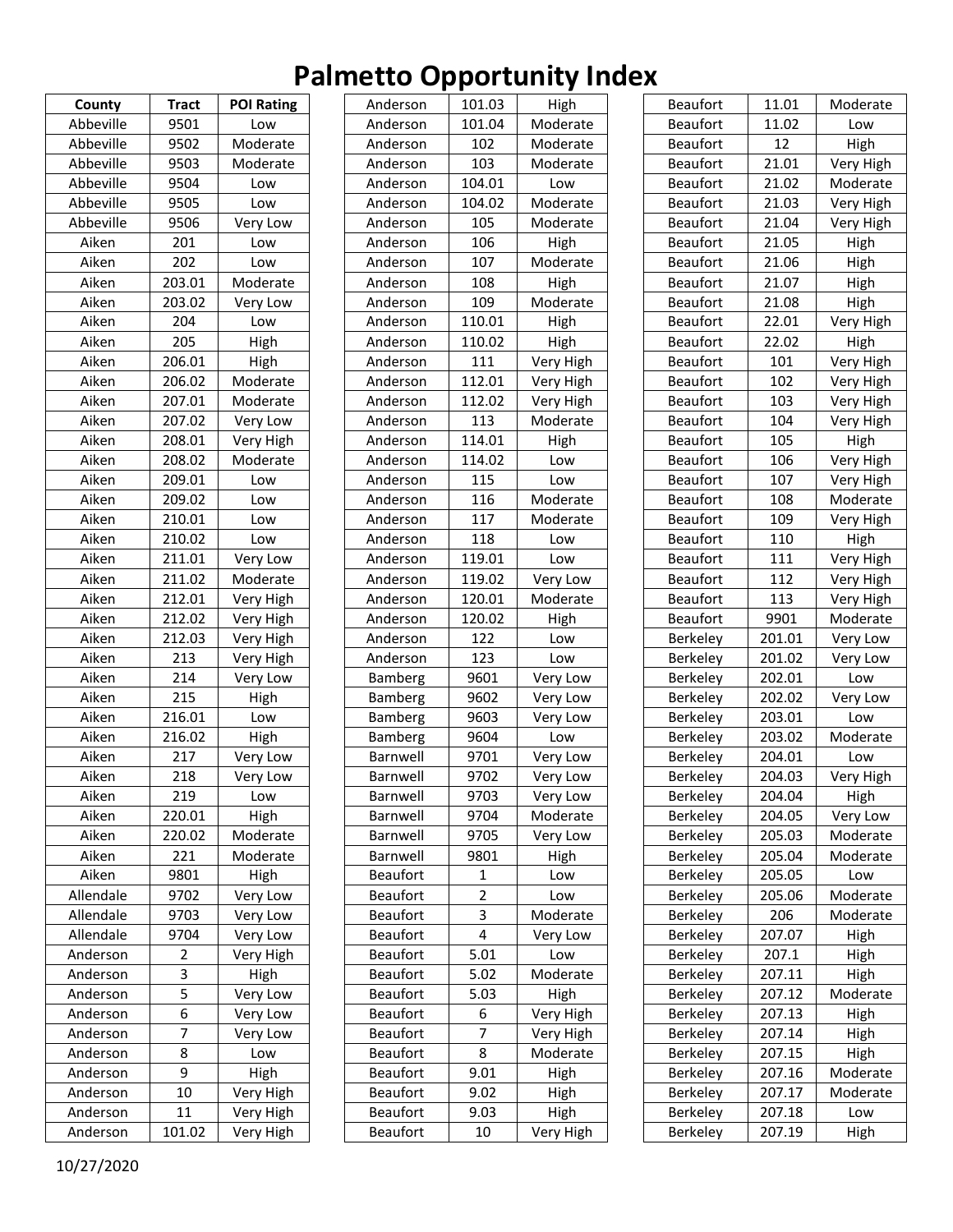| <b>Berkeley</b> | 207.2          | Very High |
|-----------------|----------------|-----------|
| <b>Berkeley</b> | 207.21         | Very High |
| Berkeley        | 207.22         | Very High |
| Berkeley        | 207.23         | High      |
| Berkeley        | 207.24         | Very High |
| Berkeley        | 207.25         | Very High |
| Berkeley        | 208.04         | Moderate  |
| Berkeley        | 208.06         | Low       |
| Berkeley        | 208.07         | Moderate  |
| <b>Berkeley</b> | 208.08         | Low       |
| <b>Berkeley</b> | 208.09         | Moderate  |
| Berkeley        | 208.1          | Moderate  |
| Berkeley        | 208.11         | Low       |
| Berkeley        | 208.12         | Very High |
| Berkeley        | 209.01         | Moderate  |
| <b>Berkeley</b> | 209.03         | Very High |
| Berkeley        | 209.04         | High      |
| Berkeley        | 210            | Moderate  |
| <b>Berkeley</b> | 9801           | Very High |
| Calhoun         | 9501           | Low       |
| Calhoun         | 9502           | Moderate  |
| Calhoun         | 9504           | Moderate  |
| Charleston      | 1              | Very High |
| Charleston      | $\overline{2}$ | Very High |
| Charleston      | 4              | Moderate  |
| Charleston      | 5              | Very High |
| Charleston      | 6              | High      |
| Charleston      | $\overline{7}$ | Moderate  |
| Charleston      | 9              | Moderate  |
| Charleston      | 10             | High      |
| Charleston      | 11             | Very Low  |
| Charleston      | 15             | High      |
| Charleston      | 16             | Very High |
| Charleston      | 19.01          | Very High |
| Charleston      | 19.02          |           |
|                 |                | Very High |
| Charleston      | 20.02          | Very High |
| Charleston      | 20.03          | High      |
| Charleston      | 20.04          | Very High |
| Charleston      | 20.05          | Very High |
| Charleston      | 20.06          | High      |
| Charleston      | 20.07          | Very High |
| Charleston      | 21.01          | High      |
| Charleston      | 21.03          | Moderate  |
| Charleston      | 21.04          | Very High |
| Charleston      | 21.05          | High      |
| Charleston      | 22             | Very Low  |
| Charleston      | 23             | Moderate  |
| Charleston      | 24             | Very Low  |
| Charleston      | 25.02          | Low       |
| Charleston      | 26.04          | Very High |
| Charleston      | 26.05          | High      |
| Charleston      | 26.06          | Very High |
| Charleston      | 26.11          | High      |

| Charleston | 26.12 | High                   |
|------------|-------|------------------------|
| Charleston | 26.13 | High                   |
| Charleston | 26.14 | Very High              |
| Charleston | 27.01 | High                   |
| Charleston | 27.02 | Moderate               |
| Charleston | 28.01 | Very High              |
| Charleston | 28.02 | Very High              |
| Charleston | 29    | Very High              |
| Charleston | 30    | Very High              |
| Charleston | 31.04 | Low                    |
| Charleston | 31.05 | Low                    |
| Charleston | 31.06 | Very Low               |
| Charleston | 31.07 | Low                    |
| Charleston | 31.08 | Moderate               |
| Charleston | 31.09 | Very High              |
| Charleston | 31.1  | Low                    |
| Charleston | 31.11 | Low                    |
| Charleston | 31.13 | Moderate               |
| Charleston | 31.14 | High                   |
| Charleston | 31.15 | Low                    |
| Charleston | 32    | Very High              |
| Charleston | 33    | Moderate               |
| Charleston | 34    | Moderate               |
| Charleston | 35    | Very High              |
| Charleston | 36    | Very High              |
| Charleston | 37    | Very Low               |
| Charleston | 38    | Low                    |
| Charleston | 39    | High                   |
| Charleston | 40    | Low                    |
| Charleston | 43    | Very Low               |
| Charleston | 44    | Low                    |
| Charleston | 46.06 | Very High              |
| Charleston | 46.07 | Very High              |
| Charleston | 46.08 | Very High              |
| Charleston | 46.09 | Very High              |
| Charleston | 46.1  | Very High              |
| Charleston | 46.11 | Very High              |
| Charleston | 46.12 | Very High              |
| Charleston | 46.13 | Very High              |
| Charleston | 46.14 | Very High              |
| Charleston | 47.01 |                        |
| Charleston | 47.02 | Very High<br>Very High |
| Charleston | 48    |                        |
| Charleston |       | Very High              |
|            | 49.01 | Very High              |
| Charleston | 49.02 | Very High              |
| Charleston | 50    | Low                    |
| Charleston | 51    | Very High              |
| Charleston | 52    | Very High              |
| Charleston | 53    | Very Low               |
| Charleston | 54    | Very Low               |
| Charleston | 55    | Moderate               |
| Charleston | 56    | Very High              |
| Charleston | 57    | Very High              |

| Charleston<br>58<br>High<br>Charleston<br>9901<br>Moderate<br>Cherokee<br>9701<br>Low<br>Cherokee<br>9702.01<br>Moderate<br>Cherokee<br>9702.02<br>Low<br>9703.01<br>Cherokee<br>Low<br>9703.02<br>Cherokee<br>Very Low<br>9704.01<br>Very Low<br>Cherokee<br>Cherokee<br>9704.02<br>Very Low<br>9705.01<br>Very Low<br>Cherokee<br>9705.02<br>Cherokee<br>Very Low<br>9705.03<br>Cherokee<br>Very Low<br>Cherokee<br>9706.01<br>Moderate<br>9706.02<br>Cherokee<br>Very Low<br>Cherokee<br>9707<br>Very Low<br>201<br>Moderate<br>Chester<br>Chester<br>202<br>Low<br>Chester<br>203<br>Very Low<br>204<br>Moderate<br>Chester<br>Chester<br>205<br>Low<br>206.01<br>Chester<br>Moderate<br>206.02<br>Chester<br>Low<br>Chester<br>207<br>Moderate<br>208<br>Chester<br>Low<br>209<br>Chester<br>Very Low<br>210<br>Chester<br>Low<br>Chesterfield<br>9501.01<br>Very Low<br>9501.02<br>Chesterfield<br>Very Low<br>Very Low<br>Chesterfield<br>9502<br>Chesterfield<br>9503<br>Very Low<br>9504<br>Chesterfield<br>Low<br>Chesterfield<br>9505.01<br>Very Low<br>9505.02<br>Chesterfield<br>Low<br>9506<br>Chesterfield<br>Very Low<br>9507<br>Chesterfield<br>Very Low<br>Chesterfield<br>9508<br>Low<br>Clarendon<br>9601<br>Low<br>Clarendon<br>9602.01<br>Very Low<br>Clarendon<br>9602.02<br>High<br>9603<br>Very Low<br>Clarendon<br>Clarendon<br>9604<br>Low<br>Clarendon<br>9605<br>Very Low<br>Very Lo <u>w</u><br>Clarendon<br>9606<br>Clarendon<br>9607.01<br>Low<br>Clarendon<br>9607.02<br>Very Low<br>Clarendon<br>9607.03<br>Low<br>Clarendon<br>9608.01<br>Very Low<br>9608.02<br>Clarendon<br>Very Low<br>Colleton<br>9701<br>Very Low<br>Very Low<br>Colleton<br>9702<br>Colleton<br>9703<br>Very Low<br>Very Low<br>Colleton<br>9704.01 |          |         |     |
|--------------------------------------------------------------------------------------------------------------------------------------------------------------------------------------------------------------------------------------------------------------------------------------------------------------------------------------------------------------------------------------------------------------------------------------------------------------------------------------------------------------------------------------------------------------------------------------------------------------------------------------------------------------------------------------------------------------------------------------------------------------------------------------------------------------------------------------------------------------------------------------------------------------------------------------------------------------------------------------------------------------------------------------------------------------------------------------------------------------------------------------------------------------------------------------------------------------------------------------------------------------------------------------------------------------------------------------------------------------------------------------------------------------------------------------------------------------------------------------------------------------------------------------------------------------------------------------------------------------------------------------------------------------------------------------------------------------------------------------------------------------|----------|---------|-----|
|                                                                                                                                                                                                                                                                                                                                                                                                                                                                                                                                                                                                                                                                                                                                                                                                                                                                                                                                                                                                                                                                                                                                                                                                                                                                                                                                                                                                                                                                                                                                                                                                                                                                                                                                                              |          |         |     |
|                                                                                                                                                                                                                                                                                                                                                                                                                                                                                                                                                                                                                                                                                                                                                                                                                                                                                                                                                                                                                                                                                                                                                                                                                                                                                                                                                                                                                                                                                                                                                                                                                                                                                                                                                              |          |         |     |
|                                                                                                                                                                                                                                                                                                                                                                                                                                                                                                                                                                                                                                                                                                                                                                                                                                                                                                                                                                                                                                                                                                                                                                                                                                                                                                                                                                                                                                                                                                                                                                                                                                                                                                                                                              |          |         |     |
|                                                                                                                                                                                                                                                                                                                                                                                                                                                                                                                                                                                                                                                                                                                                                                                                                                                                                                                                                                                                                                                                                                                                                                                                                                                                                                                                                                                                                                                                                                                                                                                                                                                                                                                                                              |          |         |     |
|                                                                                                                                                                                                                                                                                                                                                                                                                                                                                                                                                                                                                                                                                                                                                                                                                                                                                                                                                                                                                                                                                                                                                                                                                                                                                                                                                                                                                                                                                                                                                                                                                                                                                                                                                              |          |         |     |
|                                                                                                                                                                                                                                                                                                                                                                                                                                                                                                                                                                                                                                                                                                                                                                                                                                                                                                                                                                                                                                                                                                                                                                                                                                                                                                                                                                                                                                                                                                                                                                                                                                                                                                                                                              |          |         |     |
|                                                                                                                                                                                                                                                                                                                                                                                                                                                                                                                                                                                                                                                                                                                                                                                                                                                                                                                                                                                                                                                                                                                                                                                                                                                                                                                                                                                                                                                                                                                                                                                                                                                                                                                                                              |          |         |     |
|                                                                                                                                                                                                                                                                                                                                                                                                                                                                                                                                                                                                                                                                                                                                                                                                                                                                                                                                                                                                                                                                                                                                                                                                                                                                                                                                                                                                                                                                                                                                                                                                                                                                                                                                                              |          |         |     |
|                                                                                                                                                                                                                                                                                                                                                                                                                                                                                                                                                                                                                                                                                                                                                                                                                                                                                                                                                                                                                                                                                                                                                                                                                                                                                                                                                                                                                                                                                                                                                                                                                                                                                                                                                              |          |         |     |
|                                                                                                                                                                                                                                                                                                                                                                                                                                                                                                                                                                                                                                                                                                                                                                                                                                                                                                                                                                                                                                                                                                                                                                                                                                                                                                                                                                                                                                                                                                                                                                                                                                                                                                                                                              |          |         |     |
|                                                                                                                                                                                                                                                                                                                                                                                                                                                                                                                                                                                                                                                                                                                                                                                                                                                                                                                                                                                                                                                                                                                                                                                                                                                                                                                                                                                                                                                                                                                                                                                                                                                                                                                                                              |          |         |     |
|                                                                                                                                                                                                                                                                                                                                                                                                                                                                                                                                                                                                                                                                                                                                                                                                                                                                                                                                                                                                                                                                                                                                                                                                                                                                                                                                                                                                                                                                                                                                                                                                                                                                                                                                                              |          |         |     |
|                                                                                                                                                                                                                                                                                                                                                                                                                                                                                                                                                                                                                                                                                                                                                                                                                                                                                                                                                                                                                                                                                                                                                                                                                                                                                                                                                                                                                                                                                                                                                                                                                                                                                                                                                              |          |         |     |
|                                                                                                                                                                                                                                                                                                                                                                                                                                                                                                                                                                                                                                                                                                                                                                                                                                                                                                                                                                                                                                                                                                                                                                                                                                                                                                                                                                                                                                                                                                                                                                                                                                                                                                                                                              |          |         |     |
|                                                                                                                                                                                                                                                                                                                                                                                                                                                                                                                                                                                                                                                                                                                                                                                                                                                                                                                                                                                                                                                                                                                                                                                                                                                                                                                                                                                                                                                                                                                                                                                                                                                                                                                                                              |          |         |     |
|                                                                                                                                                                                                                                                                                                                                                                                                                                                                                                                                                                                                                                                                                                                                                                                                                                                                                                                                                                                                                                                                                                                                                                                                                                                                                                                                                                                                                                                                                                                                                                                                                                                                                                                                                              |          |         |     |
|                                                                                                                                                                                                                                                                                                                                                                                                                                                                                                                                                                                                                                                                                                                                                                                                                                                                                                                                                                                                                                                                                                                                                                                                                                                                                                                                                                                                                                                                                                                                                                                                                                                                                                                                                              |          |         |     |
|                                                                                                                                                                                                                                                                                                                                                                                                                                                                                                                                                                                                                                                                                                                                                                                                                                                                                                                                                                                                                                                                                                                                                                                                                                                                                                                                                                                                                                                                                                                                                                                                                                                                                                                                                              |          |         |     |
|                                                                                                                                                                                                                                                                                                                                                                                                                                                                                                                                                                                                                                                                                                                                                                                                                                                                                                                                                                                                                                                                                                                                                                                                                                                                                                                                                                                                                                                                                                                                                                                                                                                                                                                                                              |          |         |     |
|                                                                                                                                                                                                                                                                                                                                                                                                                                                                                                                                                                                                                                                                                                                                                                                                                                                                                                                                                                                                                                                                                                                                                                                                                                                                                                                                                                                                                                                                                                                                                                                                                                                                                                                                                              |          |         |     |
|                                                                                                                                                                                                                                                                                                                                                                                                                                                                                                                                                                                                                                                                                                                                                                                                                                                                                                                                                                                                                                                                                                                                                                                                                                                                                                                                                                                                                                                                                                                                                                                                                                                                                                                                                              |          |         |     |
|                                                                                                                                                                                                                                                                                                                                                                                                                                                                                                                                                                                                                                                                                                                                                                                                                                                                                                                                                                                                                                                                                                                                                                                                                                                                                                                                                                                                                                                                                                                                                                                                                                                                                                                                                              |          |         |     |
|                                                                                                                                                                                                                                                                                                                                                                                                                                                                                                                                                                                                                                                                                                                                                                                                                                                                                                                                                                                                                                                                                                                                                                                                                                                                                                                                                                                                                                                                                                                                                                                                                                                                                                                                                              |          |         |     |
|                                                                                                                                                                                                                                                                                                                                                                                                                                                                                                                                                                                                                                                                                                                                                                                                                                                                                                                                                                                                                                                                                                                                                                                                                                                                                                                                                                                                                                                                                                                                                                                                                                                                                                                                                              |          |         |     |
|                                                                                                                                                                                                                                                                                                                                                                                                                                                                                                                                                                                                                                                                                                                                                                                                                                                                                                                                                                                                                                                                                                                                                                                                                                                                                                                                                                                                                                                                                                                                                                                                                                                                                                                                                              |          |         |     |
|                                                                                                                                                                                                                                                                                                                                                                                                                                                                                                                                                                                                                                                                                                                                                                                                                                                                                                                                                                                                                                                                                                                                                                                                                                                                                                                                                                                                                                                                                                                                                                                                                                                                                                                                                              |          |         |     |
|                                                                                                                                                                                                                                                                                                                                                                                                                                                                                                                                                                                                                                                                                                                                                                                                                                                                                                                                                                                                                                                                                                                                                                                                                                                                                                                                                                                                                                                                                                                                                                                                                                                                                                                                                              |          |         |     |
|                                                                                                                                                                                                                                                                                                                                                                                                                                                                                                                                                                                                                                                                                                                                                                                                                                                                                                                                                                                                                                                                                                                                                                                                                                                                                                                                                                                                                                                                                                                                                                                                                                                                                                                                                              |          |         |     |
|                                                                                                                                                                                                                                                                                                                                                                                                                                                                                                                                                                                                                                                                                                                                                                                                                                                                                                                                                                                                                                                                                                                                                                                                                                                                                                                                                                                                                                                                                                                                                                                                                                                                                                                                                              |          |         |     |
|                                                                                                                                                                                                                                                                                                                                                                                                                                                                                                                                                                                                                                                                                                                                                                                                                                                                                                                                                                                                                                                                                                                                                                                                                                                                                                                                                                                                                                                                                                                                                                                                                                                                                                                                                              |          |         |     |
|                                                                                                                                                                                                                                                                                                                                                                                                                                                                                                                                                                                                                                                                                                                                                                                                                                                                                                                                                                                                                                                                                                                                                                                                                                                                                                                                                                                                                                                                                                                                                                                                                                                                                                                                                              |          |         |     |
|                                                                                                                                                                                                                                                                                                                                                                                                                                                                                                                                                                                                                                                                                                                                                                                                                                                                                                                                                                                                                                                                                                                                                                                                                                                                                                                                                                                                                                                                                                                                                                                                                                                                                                                                                              |          |         |     |
|                                                                                                                                                                                                                                                                                                                                                                                                                                                                                                                                                                                                                                                                                                                                                                                                                                                                                                                                                                                                                                                                                                                                                                                                                                                                                                                                                                                                                                                                                                                                                                                                                                                                                                                                                              |          |         |     |
|                                                                                                                                                                                                                                                                                                                                                                                                                                                                                                                                                                                                                                                                                                                                                                                                                                                                                                                                                                                                                                                                                                                                                                                                                                                                                                                                                                                                                                                                                                                                                                                                                                                                                                                                                              |          |         |     |
|                                                                                                                                                                                                                                                                                                                                                                                                                                                                                                                                                                                                                                                                                                                                                                                                                                                                                                                                                                                                                                                                                                                                                                                                                                                                                                                                                                                                                                                                                                                                                                                                                                                                                                                                                              |          |         |     |
|                                                                                                                                                                                                                                                                                                                                                                                                                                                                                                                                                                                                                                                                                                                                                                                                                                                                                                                                                                                                                                                                                                                                                                                                                                                                                                                                                                                                                                                                                                                                                                                                                                                                                                                                                              |          |         |     |
|                                                                                                                                                                                                                                                                                                                                                                                                                                                                                                                                                                                                                                                                                                                                                                                                                                                                                                                                                                                                                                                                                                                                                                                                                                                                                                                                                                                                                                                                                                                                                                                                                                                                                                                                                              |          |         |     |
|                                                                                                                                                                                                                                                                                                                                                                                                                                                                                                                                                                                                                                                                                                                                                                                                                                                                                                                                                                                                                                                                                                                                                                                                                                                                                                                                                                                                                                                                                                                                                                                                                                                                                                                                                              |          |         |     |
|                                                                                                                                                                                                                                                                                                                                                                                                                                                                                                                                                                                                                                                                                                                                                                                                                                                                                                                                                                                                                                                                                                                                                                                                                                                                                                                                                                                                                                                                                                                                                                                                                                                                                                                                                              |          |         |     |
|                                                                                                                                                                                                                                                                                                                                                                                                                                                                                                                                                                                                                                                                                                                                                                                                                                                                                                                                                                                                                                                                                                                                                                                                                                                                                                                                                                                                                                                                                                                                                                                                                                                                                                                                                              |          |         |     |
|                                                                                                                                                                                                                                                                                                                                                                                                                                                                                                                                                                                                                                                                                                                                                                                                                                                                                                                                                                                                                                                                                                                                                                                                                                                                                                                                                                                                                                                                                                                                                                                                                                                                                                                                                              |          |         |     |
|                                                                                                                                                                                                                                                                                                                                                                                                                                                                                                                                                                                                                                                                                                                                                                                                                                                                                                                                                                                                                                                                                                                                                                                                                                                                                                                                                                                                                                                                                                                                                                                                                                                                                                                                                              |          |         |     |
|                                                                                                                                                                                                                                                                                                                                                                                                                                                                                                                                                                                                                                                                                                                                                                                                                                                                                                                                                                                                                                                                                                                                                                                                                                                                                                                                                                                                                                                                                                                                                                                                                                                                                                                                                              |          |         |     |
|                                                                                                                                                                                                                                                                                                                                                                                                                                                                                                                                                                                                                                                                                                                                                                                                                                                                                                                                                                                                                                                                                                                                                                                                                                                                                                                                                                                                                                                                                                                                                                                                                                                                                                                                                              |          |         |     |
|                                                                                                                                                                                                                                                                                                                                                                                                                                                                                                                                                                                                                                                                                                                                                                                                                                                                                                                                                                                                                                                                                                                                                                                                                                                                                                                                                                                                                                                                                                                                                                                                                                                                                                                                                              |          |         |     |
|                                                                                                                                                                                                                                                                                                                                                                                                                                                                                                                                                                                                                                                                                                                                                                                                                                                                                                                                                                                                                                                                                                                                                                                                                                                                                                                                                                                                                                                                                                                                                                                                                                                                                                                                                              |          |         |     |
|                                                                                                                                                                                                                                                                                                                                                                                                                                                                                                                                                                                                                                                                                                                                                                                                                                                                                                                                                                                                                                                                                                                                                                                                                                                                                                                                                                                                                                                                                                                                                                                                                                                                                                                                                              |          |         |     |
|                                                                                                                                                                                                                                                                                                                                                                                                                                                                                                                                                                                                                                                                                                                                                                                                                                                                                                                                                                                                                                                                                                                                                                                                                                                                                                                                                                                                                                                                                                                                                                                                                                                                                                                                                              |          |         |     |
|                                                                                                                                                                                                                                                                                                                                                                                                                                                                                                                                                                                                                                                                                                                                                                                                                                                                                                                                                                                                                                                                                                                                                                                                                                                                                                                                                                                                                                                                                                                                                                                                                                                                                                                                                              |          |         |     |
|                                                                                                                                                                                                                                                                                                                                                                                                                                                                                                                                                                                                                                                                                                                                                                                                                                                                                                                                                                                                                                                                                                                                                                                                                                                                                                                                                                                                                                                                                                                                                                                                                                                                                                                                                              |          |         |     |
|                                                                                                                                                                                                                                                                                                                                                                                                                                                                                                                                                                                                                                                                                                                                                                                                                                                                                                                                                                                                                                                                                                                                                                                                                                                                                                                                                                                                                                                                                                                                                                                                                                                                                                                                                              |          |         |     |
|                                                                                                                                                                                                                                                                                                                                                                                                                                                                                                                                                                                                                                                                                                                                                                                                                                                                                                                                                                                                                                                                                                                                                                                                                                                                                                                                                                                                                                                                                                                                                                                                                                                                                                                                                              |          |         |     |
|                                                                                                                                                                                                                                                                                                                                                                                                                                                                                                                                                                                                                                                                                                                                                                                                                                                                                                                                                                                                                                                                                                                                                                                                                                                                                                                                                                                                                                                                                                                                                                                                                                                                                                                                                              | Colleton | 9704.02 | Low |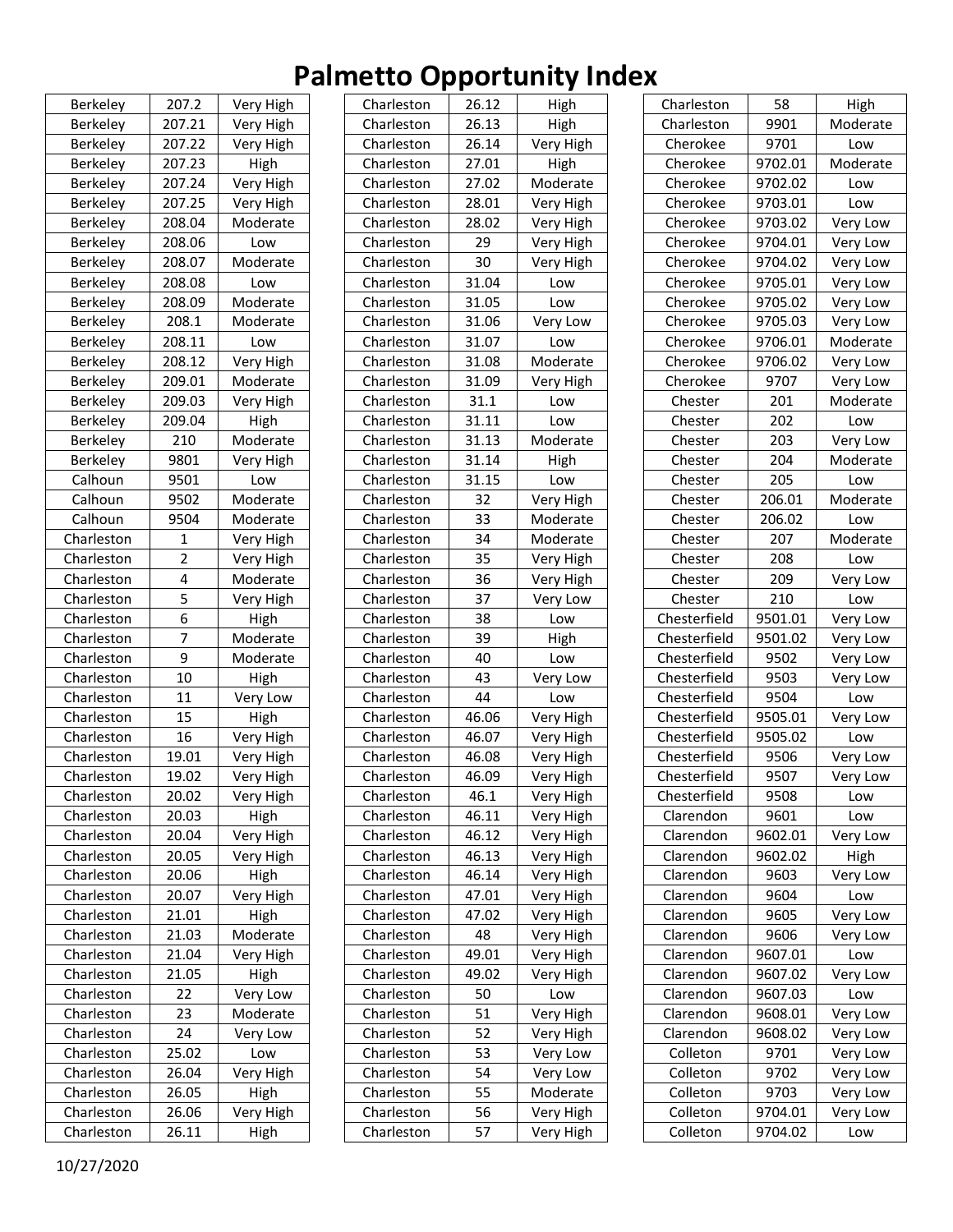| Colleton   | 9705     | Very Low  |
|------------|----------|-----------|
| Colleton   | 9706     | Very Low  |
| Colleton   | 9707     | Very Low  |
| Colleton   | 9708     | Low       |
| Colleton   | 9901     | Moderate  |
| Darlington | 101      | Very Low  |
| Darlington | 102      | Very Low  |
| Darlington | 103      | Moderate  |
| Darlington | 104      | Moderate  |
| Darlington | 105      | High      |
| Darlington | 106      | Very Low  |
| Darlington | 107      | Low       |
| Darlington | 108      | Low       |
| Darlington | 109      | Very Low  |
| Darlington | 110      | Low       |
| Darlington | 111      | Moderate  |
| Darlington | 112      | Very Low  |
| Darlington | 113      | Very Low  |
| Darlington | 114      | Very Low  |
| Darlington | -<br>115 | Low       |
| Darlington | 116      | Low       |
| Dillon     | 9701     |           |
|            |          | Very Low  |
| Dillon     | 9702     | Very Low  |
| Dillon     | 9703     | Very Low  |
| Dillon     | 9704     | Very Low  |
| Dillon     | 9705     | Very Low  |
| Dillon     | 9706     | Very Low  |
| Dorchester | 101      | Low       |
| Dorchester | 102      | Low       |
| Dorchester | 103      | Very Low  |
| Dorchester | 104      | Low       |
| Dorchester | 105.01   | Moderate  |
| Dorchester | 105.03   | Moderate  |
| Dorchester | 105.04   | Moderate  |
| Dorchester | 105.05   | High      |
| Dorchester | 106.03   | Moderate  |
| Dorchester | 106.04   | Moderate  |
| Dorchester | 106.05   | High      |
| Dorchester | 106.06   | Very High |
| Dorchester | 107      | Moderate  |
| Dorchester | 108.01   | Moderate  |
| Dorchester | 108.07   | Very High |
| Dorchester | 108.08   | High      |
| Dorchester | 108.09   | Very High |
| Dorchester | 108.13   | High      |
| Dorchester | 108.14   | Very High |
| Dorchester | 108.15   | High      |
| Dorchester | 108.16   | High      |
| Dorchester | 108.17   | High      |
| Dorchester | 108.18   | Low       |
| Dorchester | 108.19   | Very High |
| Dorchester | 108.2    | Very High |
| Edgefield  | 9702.01  | Low       |
|            |          |           |

| Edgefield  | 9702.02 | Low       |
|------------|---------|-----------|
| Edgefield  | 9703    | Low       |
| Edgefield  | 9704    | Low       |
| Edgefield  | 9705.01 | Moderate  |
| Edgefield  | 9705.02 | High      |
| Fairfield  | 9601    | Very Low  |
| Fairfield  | 9602    | Low       |
| Fairfield  | 9603    | Low       |
| Fairfield  | 9604    | Low       |
| Fairfield  | 9605    | Low       |
| Florence   | 1.01    | High      |
| Florence   | 1.02    | High      |
| Florence   | 2.01    | High      |
| Florence   | 2.02    | High      |
| Florence   | 3       | Low       |
| Florence   | 4       | Low       |
| Florence   | 5       | Low       |
| Florence   | 6       | High      |
| Florence   | 7       | Very Low  |
| Florence   | 8       | Very Low  |
| Florence   | 9       | Very Low  |
| Florence   | 10      | Low       |
| Florence   | 11      | High      |
| Florence   | 12      | Very High |
| Florence   | 13      | High      |
| Florence   | 14      | High      |
| Florence   | 15.03   | Low       |
| Florence   | 15.04   | Low       |
| Florence   | 15.05   | Moderate  |
| Florence   | 15.06   | Very Low  |
| Florence   | 16.01   | Very Low  |
| Florence   | 16.02   | Low       |
| Florence   | 17      | Very Low  |
| Florence   | 18      | Very Low  |
| Florence   | 19      | Very Low  |
| Florence   | 20      | Very Low  |
| Florence   | 22.01   | Very Low  |
| Florence   | 22.02   | Low       |
| Florence   | 23      | Low       |
| Florence   | 24      | Very Low  |
| Florence   | 25      | Very Low  |
| Florence   | 26      | Very Low  |
| Florence   | 9801    | Moderate  |
| Georgetown | 9201    | Very Low  |
| Georgetown | 9202.01 | Very Low  |
| Georgetown | 9202.02 | Very Low  |
| Georgetown | 9203.01 | Very Low  |
| Georgetown | 9203.02 | Very High |
| Georgetown | 9204    | Very Low  |
| Georgetown | 9205.01 | Very High |
| Georgetown | 9205.02 | Moderate  |
| Georgetown | 9205.03 | High      |
| Georgetown | 9205.04 | Very High |
|            |         |           |

| Georgetown | 9205.05        | Very High |
|------------|----------------|-----------|
| Georgetown | 9206           | Very Low  |
| Georgetown | 9207           | Very Low  |
| Georgetown | 9208           | Low       |
| Georgetown | 9901           | Moderate  |
| Greenville | $\mathbf{1}$   | Very High |
| Greenville | $\overline{2}$ | Very High |
| Greenville | 4              | Very High |
| Greenville | 5              | Moderate  |
| Greenville | 7              | Very Low  |
| Greenville | 8              | Very Low  |
| Greenville | 9              | Low       |
| Greenville | 10             | High      |
| Greenville | 11.01          | Very High |
| Greenville | 11.02          | Very High |
| Greenville | 12.03          | Very High |
| Greenville | 12.04          | Very High |
| Greenville | 12.05          | High      |
| Greenville | 13.02          | Very High |
| Greenville | 14             | Very High |
| Greenville | 15.01          | Very High |
| Greenville | 15.02          | Low       |
| Greenville | 16             | Very High |
| Greenville | 17             | Very High |
| Greenville | 18.03          | High      |
| Greenville | 18.04          | Very High |
| Greenville | 18.05          | Very High |
| Greenville | 18.07          | Very High |
| Greenville | 18.08          | Very High |
| Greenville | 18.09          | Very High |
| Greenville | 18.1           | Very High |
| Greenville | 19             | Very High |
| Greenville | 20.01          | Very Low  |
| Greenville | 20.03          | Very Low  |
| Greenville | 20.05          | Low       |
| Greenville | 21.03          | High      |
| Greenville | 21.04          | Very Low  |
| Greenville | 21.05          | Moderate  |
| Greenville | 21.06          | Low       |
| Greenville | 21.07          | High      |
| Greenville | 21.08          | Moderate  |
| Greenville | 22.01          | Moderate  |
| Greenville | 22.02          | Very Low  |
| Greenville | 23.01          | Moderate  |
| Greenville | 23.02          | Low       |
| Greenville | 23.03          | Low       |
| Greenville | 23.04          | Very Low  |
| Greenville | 24.02          | Moderate  |
| Greenville | 24.03          | Moderate  |
| Greenville | 24.04          | Moderate  |
| Greenville | 25.03          | High      |
| Greenville | 25.04          | High      |
| Greenville | 25.05          | Moderate  |
|            |                |           |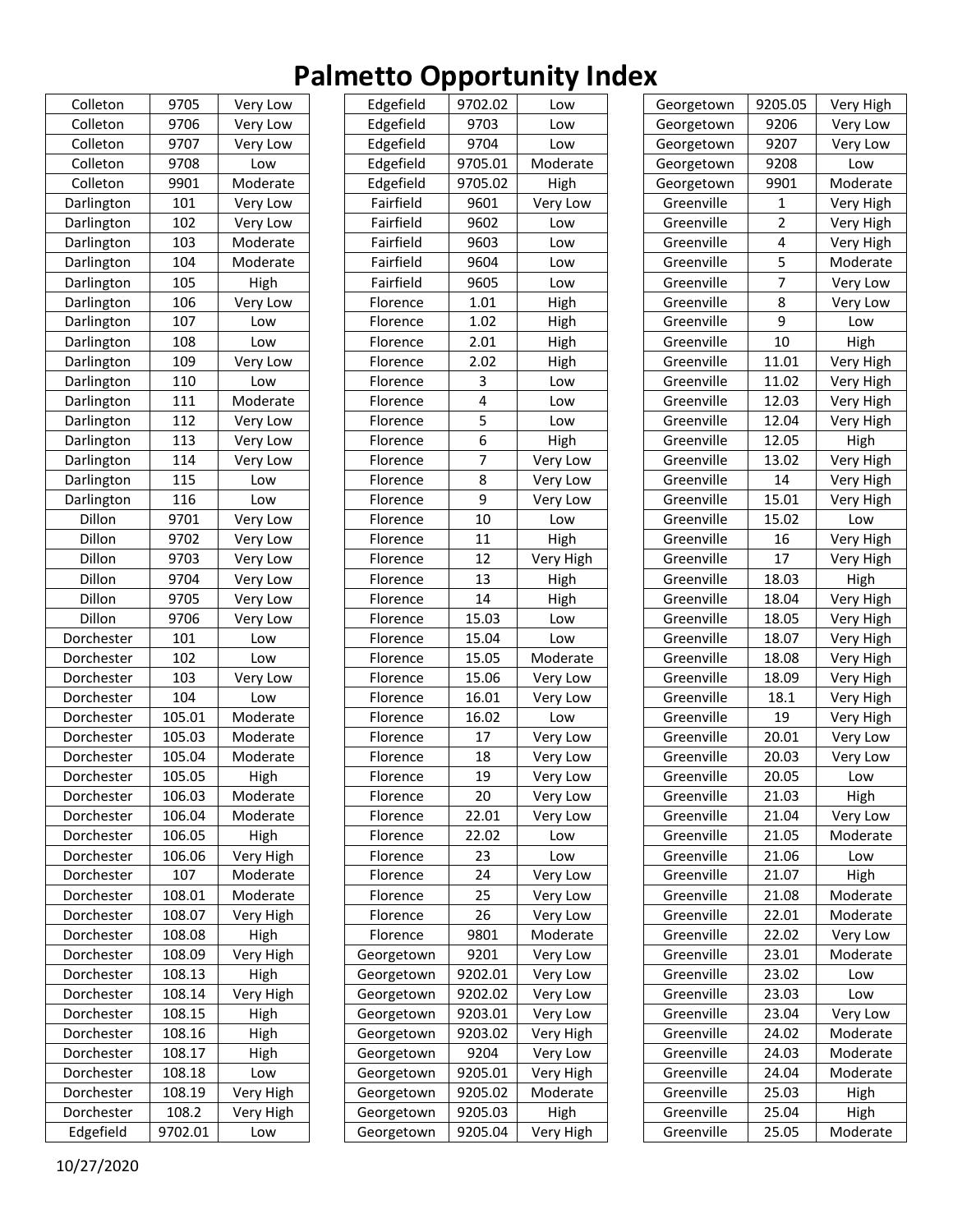| Greenville | 25.06 | Very High |
|------------|-------|-----------|
| Greenville | 25.07 | Moderate  |
| Greenville | 26.02 | High      |
| Greenville | 26.04 | High      |
| Greenville | 26.06 | High      |
| Greenville | 26.08 | Very High |
| Greenville | 26.09 | Very High |
| Greenville | 26.1  | High      |
| Greenville | 26.11 | High      |
| Greenville | 27.01 | Very High |
| Greenville | 27.02 | Very High |
| Greenville | 28.03 | Very High |
| Greenville | 28.04 | Very High |
| Greenville | 28.05 | High      |
| Greenville | 28.08 | High      |
| Greenville | 28.11 | Very High |
| Greenville | 28.12 | Very High |
| Greenville | 28.13 | Very High |
| Greenville | 28.14 | Very High |
| Greenville | 28.15 | Very High |
| Greenville | 28.16 | High      |
| Greenville | 29.01 | Very Low  |
| Greenville | 29.03 | High      |
| Greenville | 29.04 | High      |
| Greenville | 29.05 | Very High |
| Greenville | 30.05 | High      |
| Greenville | 30.08 | Very High |
| Greenville | 30.09 | Very High |
| Greenville | 30.1  | Very High |
| Greenville | 30.11 | High      |
| Greenville | 30.12 | Very High |
| Greenville | 30.13 | Very High |
| Greenville | 30.14 | Very High |
| Greenville | 30.15 | Very High |
| Greenville | 31.01 | Moderate  |
| Greenville | 31.03 | High      |
| Greenville | 31.04 | Moderate  |
| Greenville | 32.01 | Moderate  |
| Greenville | 32.02 | Moderate  |
| Greenville | 33.01 | Low       |
| Greenville | 33.03 | Moderate  |
| Greenville | 33.04 | Moderate  |
| Greenville | 34.01 | Very Low  |
| Greenville | 35    | Low       |
| Greenville | 36.01 | Low       |
| Greenville | 36.02 | Very Low  |
| Greenville | 37.01 | High      |
| Greenville | 37.04 | Very Low  |
| Greenville | 37.05 | Moderate  |
| Greenville | 37.06 | Low       |
| Greenville | 37.07 | Low       |
| Greenville | 38.01 | Very High |
| Greenville | 38.02 | Moderate  |

| Greenville | 39.02   | High      |
|------------|---------|-----------|
| Greenville | 39.03   | Moderate  |
| Greenville | 39.04   | High      |
| Greenville | 40.01   | Moderate  |
| Greenville | 40.02   | Moderate  |
| Greenville | 41.01   | Moderate  |
| Greenville | 41.02   | Moderate  |
| Greenville | 42      | Very High |
| Greenville | 43      | Very Low  |
| Greenville | 44      | High      |
| Greenwood  | 9701.01 | Low       |
| Greenwood  | 9701.02 | Low       |
| Greenwood  | 9702.01 | Moderate  |
| Greenwood  | 9702.02 | Moderate  |
| Greenwood  | 9703.01 | High      |
| Greenwood  | 9703.02 | Very High |
| Greenwood  | 9704    | Moderate  |
| Greenwood  | 9705    | Low       |
| Greenwood  | 9706    | Very Low  |
| Greenwood  | 9707.01 | Low       |
| Greenwood  | 9707.02 | Low       |
| Greenwood  | 9708    | Very Low  |
| Greenwood  | 9709    | Low       |
| Greenwood  | 9710    | Low       |
| Hampton    | 9201    | Low       |
| Hampton    | 9202    | Very Low  |
| Hampton    | 9203    | Very Low  |
| Hampton    | 9204    | Very Low  |
| Hampton    | 9205    | Very Low  |
| Horry      | 101     | Very Low  |
| Horry      | 201     | Low       |
| Horry      | 202     | Low       |
| Horry      | 203     | Low       |
| Horry      | 301.01  | Low       |
| Horry      | 301.02  | Moderate  |
| Horry      | 301.03  | Very Low  |
| Horry      | 401.01  | Moderate  |
| Horry      | 401.02  | Moderate  |
| Horry      | 401.03  | High      |
| Horry      | 401.04  | High      |
| Horry      | 401.05  | High      |
| Horry      | 402     | High      |
| Horry      | 403     | Very High |
| Horry      | 404     | Very High |
| Horry      | 405     | Very High |
| Horry      | 501.02  | Very High |
| Horry      | 502     | Very High |
| Horry      | 503.03  | Very High |
| Horry      | 504.01  | High      |
| Horry      | 504.02  | Very High |
| Horry      | 505     | High      |
| Horry      | 506     | Low       |
| Horry      | 507     | High      |
|            |         |           |

| Horry  | 509     | Moderate  |
|--------|---------|-----------|
| Horry  | 510     | Very High |
| Horry  | 512.01  | Very High |
| Horry  | 512.02  | Very High |
| Horry  | 513.01  | Very High |
| Horry  | 513.02  | Very High |
| Horry  | 514.03  | Very High |
| Horry  | 514.04  | Very High |
| Horry  | 514.05  | High      |
| Horry  | 514.06  | Very High |
| Horry  | 515.01  | High      |
| Horry  | 515.02  | High      |
| Horry  | 515.03  | Moderate  |
| Horry  | 516.01  | Moderate  |
| Horry  | 516.03  | High      |
| Horry  | 516.04  | Very High |
| Horry  | 516.05  | Very High |
| Horry  | 517     | High      |
| Horry  | 601.01  | Very Low  |
| Horry  | 601.02  | Moderate  |
| Horry  | 602.03  | Moderate  |
| Horry  | 602.04  | High      |
| Horry  | 602.06  | Very High |
| Horry  | 602.07  | High      |
| Horry  | 602.08  | Very High |
| Horry  | 602.09  | High      |
| Horry  | 603.01  | Moderate  |
| Horry  | 603.03  | High      |
| Horry  | 603.08  | Moderate  |
| Horry  | 604.03  | Low       |
| Horry  | 604.04  | High      |
| Horry  | 604.05  | Low       |
| Horry  | 604.06  | High      |
| Horry  | 701.01  | Very Low  |
|        | 701.02  | Low       |
| Horry  |         |           |
| Horry  | 702     | High      |
| Horry  | 703     | High      |
| Horry  | 704     | Very Low  |
| Horry  | 705     | Low       |
| Horry  | 706.01  | Low       |
| Horry  | 706.02  | Low       |
| Horry  | 707.01  | Moderate  |
| Horry  | 707.02  | Low       |
| Horry  | 801.01  | Low       |
| Horry  | 801.02  | Moderate  |
| Horry  | 802     | Low       |
| Horry  | 9801    | Very High |
| Horry  | 9901    | Moderate  |
| Jasper | 9501    | Very Low  |
| Jasper | 9502.01 | Moderate  |
| Jasper | 9502.02 | Moderate  |
| Jasper | 9503    | Low       |
| Jasper | 9901    | Moderate  |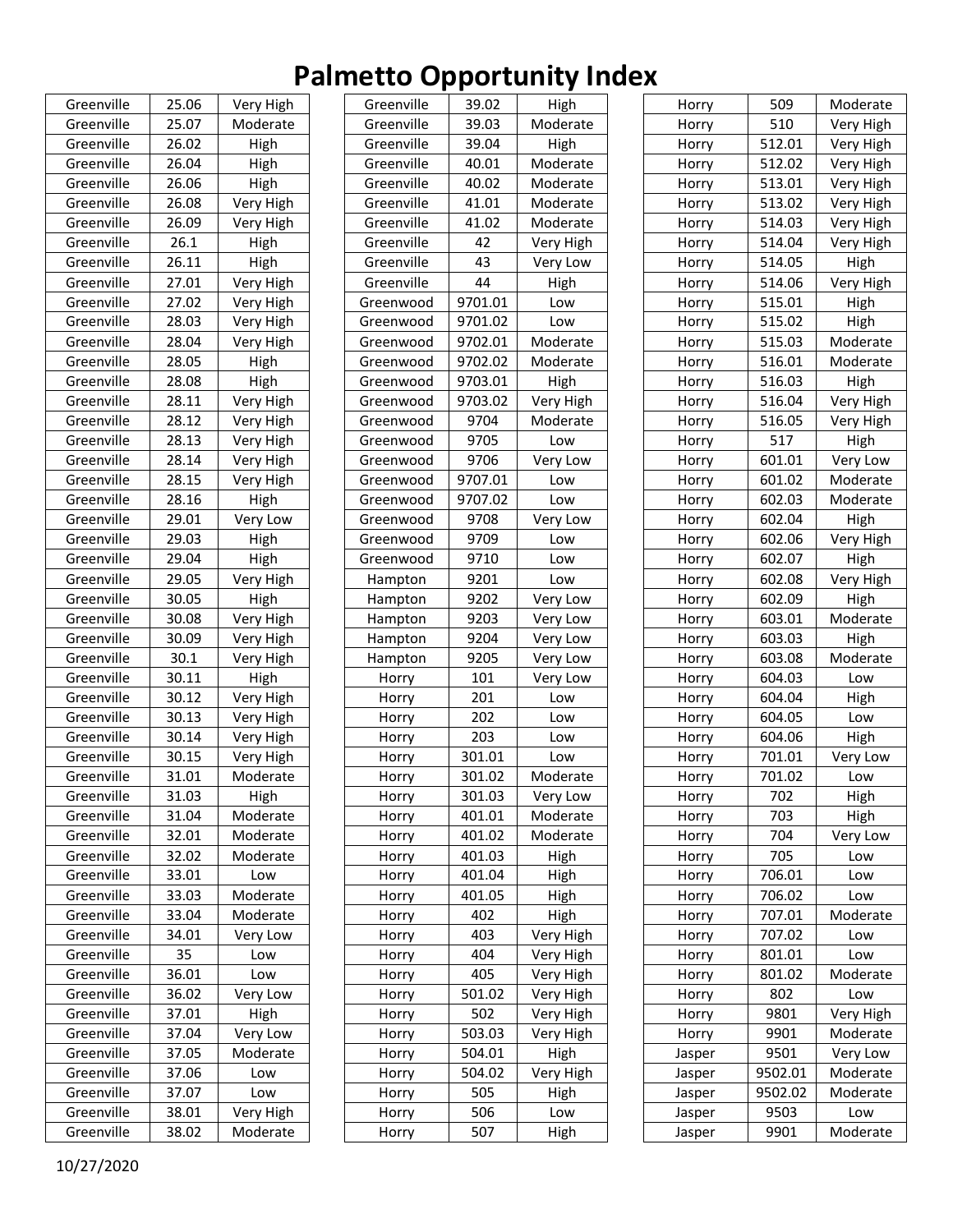| Kershaw   | 9701    | Very Low             |
|-----------|---------|----------------------|
| Kershaw   | 9702    | Very Low             |
| Kershaw   | 9703    | Low                  |
| Kershaw   | 9704.01 | Low                  |
| Kershaw   | 9704.02 | Moderate             |
| Kershaw   | 9704.03 | Moderate             |
| Kershaw   | 9705    | High                 |
| Kershaw   | 9706.01 | Low                  |
| Kershaw   | 9706.02 | Low                  |
| Kershaw   | 9707    | High                 |
| Kershaw   | 9708    | Moderate             |
| Kershaw   | 9709.02 | Low                  |
| Kershaw   | 9709.03 | High                 |
| Kershaw   | 9709.04 | Moderate             |
| Kershaw   | 9709.05 | High                 |
| Lancaster | 101     | Moderate             |
| Lancaster | 102     | Moderate             |
| Lancaster | 103     | Low                  |
| Lancaster | 104     | Low                  |
| Lancaster | 105     |                      |
| Lancaster | 106     | Very Low<br>Moderate |
|           | 107     |                      |
| Lancaster |         | Very Low             |
| Lancaster | 108     | Very Low             |
| Lancaster | 109     | High                 |
| Lancaster | 110.01  | Low                  |
| Lancaster | 110.02  | Low                  |
| Lancaster | 111     | Low                  |
| Lancaster | 112.01  | Very High            |
| Lancaster | 112.02  | High                 |
| Laurens   | 9201.01 | Very Low             |
| Laurens   | 9201.02 | Very Low             |
| Laurens   | 9201.03 | Low                  |
| Laurens   | 9201.04 | Low                  |
| Laurens   | 9202.01 | Low                  |
| Laurens   | 9202.02 | Very Low             |
| Laurens   | 9203.01 | Moderate             |
| Laurens   | 9203.02 | Very Low             |
| Laurens   | 9204    | Low                  |
| Laurens   | 9205.01 | Moderate             |
| Laurens   | 9205.02 | Very Low             |
| Laurens   | 9206    | Very Low             |
| Laurens   | 9207    | Very Low             |
| Laurens   | 9208    | Moderate             |
| Laurens   | 9209    | Low                  |
| Laurens   | 9210.01 | Very Low             |
| Laurens   | 9210.02 | Very Low             |
| Lee       | 9201    | Very Low             |
| Lee       | 9202    | Very Low             |
| Lee       | 9203.01 | High                 |
| Lee       | 9203.02 | Very Low             |
| Lee       | 9204    | Very Low             |
| Lee       | 9205    | Very Low             |
| Lee       | 9206    | Very Low             |
|           |         |                      |

| Lexington | 201    | Moderate  |
|-----------|--------|-----------|
| Lexington | 202.01 | High      |
| Lexington | 202.02 | Moderate  |
| Lexington | 203    | High      |
| Lexington | 205.05 | Moderate  |
| Lexington | 205.06 | High      |
| Lexington | 205.07 | Low       |
| Lexington | 205.08 | Very High |
| Lexington | 205.09 | High      |
| Lexington | 205.1  | Very High |
| Lexington | 205.11 | High      |
| Lexington | 206.01 | High      |
| Lexington | 206.02 | High      |
| Lexington | 206.04 | High      |
| Lexington | 206.05 | High      |
| Lexington | 207.03 | Moderate  |
| Lexington | 207.05 | Very Low  |
| Lexington | 207.06 | Very Low  |
| Lexington | 207.07 | Low       |
| Lexington | 207.08 | Moderate  |
| Lexington | 208.01 | Very Low  |
| Lexington | 208.02 | Low       |
| Lexington | 208.03 | Very Low  |
| Lexington | 208.04 | Very Low  |
| Lexington | 208.05 | Low       |
| Lexington | 209.03 | Very Low  |
| Lexington | 209.04 | Low       |
| Lexington | 209.05 | Very Low  |
| Lexington | 209.06 | Very Low  |
| Lexington | 209.07 | Moderate  |
| Lexington | 209.08 | High      |
| Lexington | 210.09 | High      |
| Lexington | 210.14 | Very High |
| Lexington | 210.17 | High      |
| Lexington | 210.18 | Moderate  |
| Lexington | 210.19 | Very High |
| Lexington | 210.2  | High      |
| Lexington | 210.21 | High      |
| Lexington | 210.22 | Very High |
| Lexington | 210.23 | Very High |
| Lexington | 210.24 | Very High |
| Lexington | 210.25 | Very High |
| Lexington | 210.26 | Very High |
| Lexington | 210.27 | Very High |
| Lexington | 210.28 | Very High |
| Lexington | 210.29 | Very High |
| Lexington | 210.3  | Very High |
| Lexington | 210.31 | Very High |
| Lexington | 210.32 | Very High |
| Lexington | 210.33 | Very High |
| Lexington | 210.34 | High      |
| Lexington | 211.06 | Very High |
| Lexington | 211.09 | Very High |
|           |        |           |

| Lexington     | 211.1   | Very High |
|---------------|---------|-----------|
| Lexington     | 211.11  | Very High |
| Lexington     | 211.12  | Very High |
| Lexington     | 211.13  | High      |
| Lexington     | 211.14  | Very High |
| Lexington     | 211.15  | High      |
| Lexington     | 211.16  | High      |
| Lexington     | 212.03  | Very High |
| Lexington     | 212.04  | High      |
| Lexington     | 212.05  | High      |
| Lexington     | 212.06  | Moderate  |
| Lexington     | 213.03  | Moderate  |
| Lexington     | 213.04  | High      |
| Lexington     | 213.05  | Moderate  |
| Lexington     | 213.06  | Moderate  |
| Lexington     | 213.07  | Very Low  |
| Lexington     | 213.08  | Low       |
| Lexington     | 214.02  | Moderate  |
| Lexington     | 214.03  | Low       |
| Lexington     | 214.04  | High      |
| Lexington     | 9801    | Very Low  |
| McCormick     | 9201    | Moderate  |
| McCormick     | 9202    | Low       |
| McCormick     | 9203    | Low       |
| Marion        | 9501    | Very Low  |
| Marion        | 9502    | Very Low  |
| Marion        | 9503    | Very Low  |
| Marion        | 9504    | Very Low  |
| Marion        | 9505    | Very Low  |
| Marion        | 9506    | Very Low  |
| Marion        | 9507    | Very Low  |
| Marion        | 9508    | Very Low  |
| Marlboro      | 9601    | Very Low  |
| Marlboro      | 9602    | Very Low  |
| .<br>Marlboro | 9603.01 | Moderate  |
| Marlboro      | 9603.02 | Very Low  |
| Marlboro      | 9604    | Very Low  |
| Marlboro      | 9605    | Very Low  |
| Marlboro      | 9606    | Very Low  |
| Newberry      | 9501    | Moderate  |
| Newberry      | 9502.01 | Low       |
| Newberry      | 9502.02 | Low       |
| Newberry      | 9503    | Low       |
| Newberry      | 9505.02 | Very Low  |
| Newberry      | 9506.01 | Low       |
| Newberry      | 9506.02 | High      |
| Newberry      | 9507    | Low       |
| Oconee        | 301     | Low       |
| Oconee        | 302     | Moderate  |
| Oconee        | 303     | High      |
| Oconee        | 304.01  | Very Low  |
| Oconee        | 304.02  | High      |
| Oconee        | 305     | Moderate  |
|               |         |           |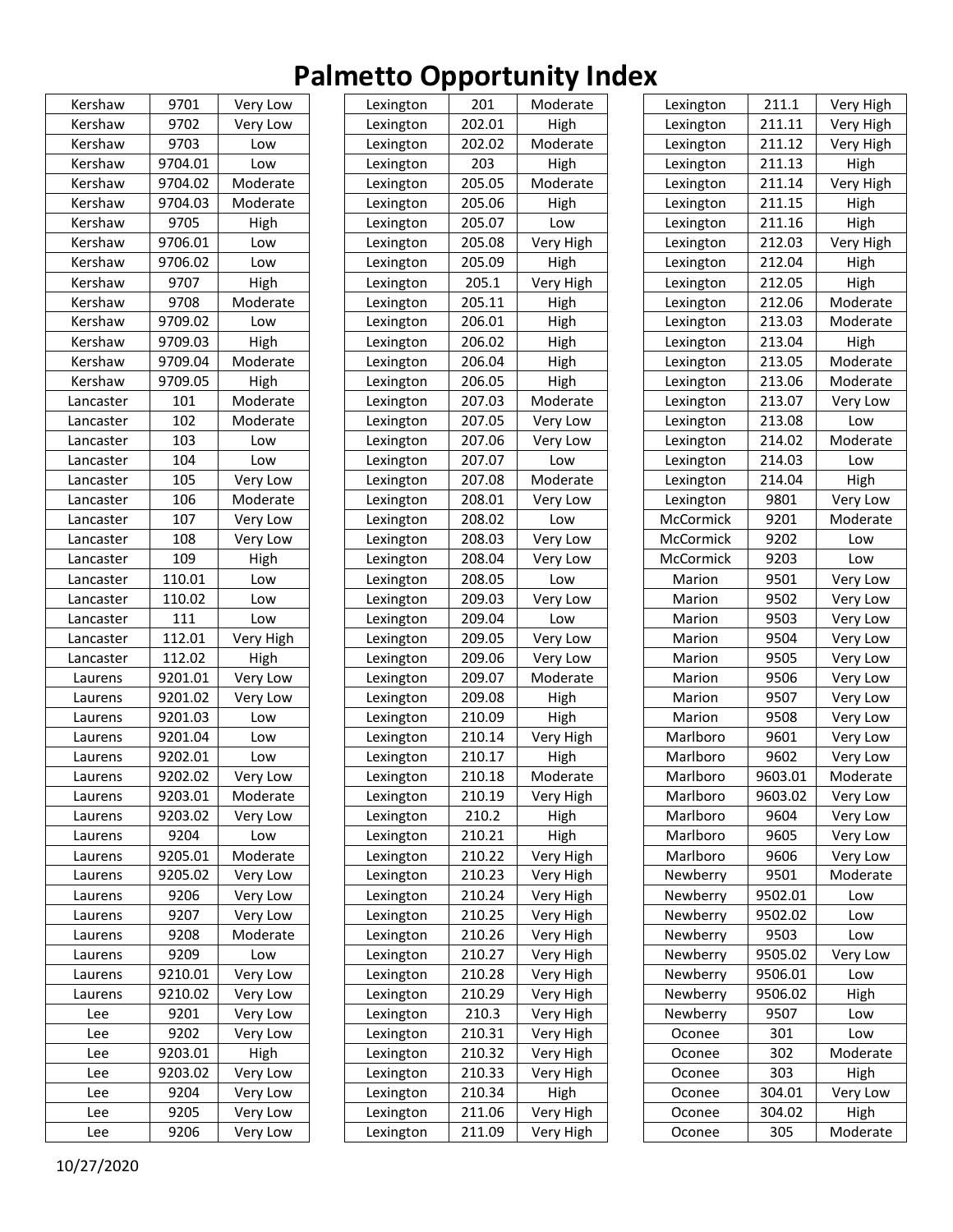| Oconee     | 306.01 | Very High                       |
|------------|--------|---------------------------------|
| Oconee     | 306.02 | Very High                       |
| Oconee     | 307.01 | Moderate                        |
| Oconee     | 307.02 | Moderate                        |
| Oconee     | 308    | High                            |
| Oconee     | 309.01 | High                            |
| Oconee     | 309.02 | High                            |
| Oconee     | 310    | Moderate                        |
| Oconee     | 311    | Low                             |
| Orangeburg | 101    | Low                             |
| Orangeburg | 102    | Low                             |
| Orangeburg | 103    | Very Low                        |
| Orangeburg | 104    | Very Low                        |
| Orangeburg | 105    | Very Low                        |
| Orangeburg | 106    | Very Low                        |
| Orangeburg | 107    | Very Low                        |
| Orangeburg | 108    | Low                             |
| Orangeburg | 109    | High                            |
| Orangeburg | 110    | Low                             |
| Orangeburg | 111    | Very Low                        |
| Orangeburg | 112    | Low                             |
| Orangeburg | 113    | Very Low                        |
| Orangeburg | 114    | Moderate                        |
| Orangeburg | 115    | Very Low                        |
| Orangeburg | 116    | Low                             |
| Orangeburg | 117    | Very Low                        |
| Orangeburg | 118    | Very Low                        |
| Orangeburg | 119    | Very Low                        |
| Orangeburg | 120    | $\overline{\mathsf{V}}$ ery Low |
| Pickens    | 101    | High                            |
| Pickens    | 102    | Moderate                        |
| Pickens    | 103    | High                            |
| Pickens    | 104.01 | Low                             |
| Pickens    | 104.02 | Moderate                        |
| Pickens    | 104.03 | High                            |
| Pickens    | 105.01 | Low                             |
| Pickens    | 105.02 | High                            |
| Pickens    | 106.01 | High                            |
| Pickens    | 106.02 | High                            |
| Pickens    | 107    | Low                             |
| Pickens    | 108.01 | Low                             |
| Pickens    | 108.02 | Moderate                        |
| Pickens    | 108.03 | Low                             |
| Pickens    | 108.04 | High                            |
| Pickens    | 109.01 | Moderate                        |
| Pickens    | 109.02 | High                            |
| Pickens    | 109.03 | High                            |
| Pickens    | 110.01 | Low                             |
| Pickens    | 110.02 | High                            |
| Pickens    | 110.03 | Low                             |
| Pickens    | 111.01 | High                            |
| Pickens    | 111.02 | Moderate                        |
| Pickens    | 111.03 | High                            |
|            |        |                                 |

| Pickens              | 112.02 | High                   |
|----------------------|--------|------------------------|
| Pickens              | 112.03 | Very High              |
| Pickens              | 112.04 | High                   |
| Pickens              | 112.05 | Moderate               |
| Richland             | 1      | Low                    |
| Richland             | 2      | Moderate               |
| Richland             | 3      | Very Low               |
| Richland             | 4      | Moderate               |
| Richland             | 5      | Very Low               |
| Richland             | 6      | High                   |
| Richland             | 7      | Very High              |
| Richland             | 9      | Moderate               |
| Richland             | 10     | Very Low               |
| Richland             | 11     | Moderate               |
| Richland             | 12     | Very High              |
| Richland             | 13     | Low                    |
| Richland             | 16     | High                   |
| Richland             | 21     |                        |
| Richland             | 22     | High                   |
|                      | 23     | Very High              |
| Richland<br>Richland | 24     | Very High<br>Very High |
|                      |        |                        |
| Richland             | 25     | Very High              |
| Richland             | 26.02  | High                   |
| Richland             | 26.03  | Moderate               |
| Richland             | 26.04  | High                   |
| Richland             | 27     | Very High              |
| Richland             | 28     | Moderate               |
| Richland             | 29     | High                   |
| Richland             | 30     | Moderate               |
| Richland             | 31     | Moderate               |
| Richland             | 101.02 | Moderate               |
| Richland             | 101.03 | Moderate               |
| Richland             | 101.04 | Moderate               |
| Richland             | 102    | Moderate               |
| Richland             | 103.04 | Moderate               |
| Richland             | 103.05 | High                   |
| Richland             | 103.06 | Very High              |
| Richland             | 103.07 | Very High              |
| Richland             | 103.08 | Very High              |
| Richland             | 103.09 | Very High              |
| Richland             | 104.03 | Very High              |
| Richland             | 104.07 | Moderate               |
| Richland             | 104.08 | Very Low               |
| Richland             | 104.09 | Very Low               |
| Richland             | 104.1  | Moderate               |
| Richland             | 104.11 | Low                    |
| Richland             | 104.12 | High                   |
| Richland             | 104.13 | High                   |
| Richland             | 105.01 | Moderate               |
| Richland             | 105.02 | Very Low               |
| Richland             | 106    | Very Low               |
| Richland             | 107.01 | Low                    |
|                      |        |                        |
| Richland             | 107.02 | Low                    |

| Richland    | 107.03        | Low                   |
|-------------|---------------|-----------------------|
| Richland    | 108.03        | Very Low              |
| Richland    | 108.04        | Moderate              |
| Richland    | 108.05        | Very Low              |
| Richland    | 108.06        | Very Low              |
| Richland    | 109           | Very Low              |
| Richland    | 110           | Moderate              |
| Richland    | 111.01        | High                  |
| Richland    | 111.02        | Very High             |
| Richland    | 112.01        | Very High             |
| Richland    | 112.02        | Very High             |
| Richland    | 113.01        | High                  |
| Richland    | 113.03        | Moderate              |
| Richland    | 113.04        | Low                   |
| Richland    | 113.05        | High                  |
| Richland    | 114.04        | Moderate              |
| Richland    | 114.07        | High                  |
| Richland    | 114.11        | Very High             |
| Richland    | 114.12        | High                  |
| Richland    | 114.13        | High                  |
| Richland    | 114.14        | Moderate              |
| Richland    | 114.15        | Moderate              |
| Richland    | 114.16        | Moderate              |
| Richland    | 114.17        | High                  |
| Richland    | 114.18        | High                  |
| Richland    | 114.19        | High                  |
| Richland    | 115.01        | Very High             |
| Richland    | 115.02        | Very High             |
| Richland    | 116.03        | Very High             |
| Richland    | 116.04        | Very High             |
| Richland    | 116.06        | Moderate              |
| Richland    | 116.07        | Moderate              |
| Richland    | 116.08        | Low                   |
| Richland    | 117.01        | Low                   |
| Richland    | 117.02        | Moderate              |
| Richland    | 118           | Low                   |
| Richland    | 119.01        | Low                   |
| Richland    | 119.02        | Moderate              |
| Richland    | 120           | Very Low              |
| Richland    | 9801          | High                  |
| Saluda      | 9601          | Low                   |
| Saluda      | 9602.01       | Low                   |
| Saluda      | 9602.02       | Moderate              |
| Saluda      | 9603          | Moderate              |
| Saluda      | 9604          |                       |
|             | 203.01        | Low                   |
| Spartanburg |               | Low                   |
| Spartanburg | 204           | Low                   |
| Spartanburg | 205<br>206.01 | Very Low<br>Moderate  |
| Spartanburg | 206.02        |                       |
| Spartanburg |               | Very High<br>Moderate |
| Spartanburg | 206.03        |                       |
| Spartanburg | 207.01        | Very Low              |
| Spartanburg | 207.02        | Low                   |